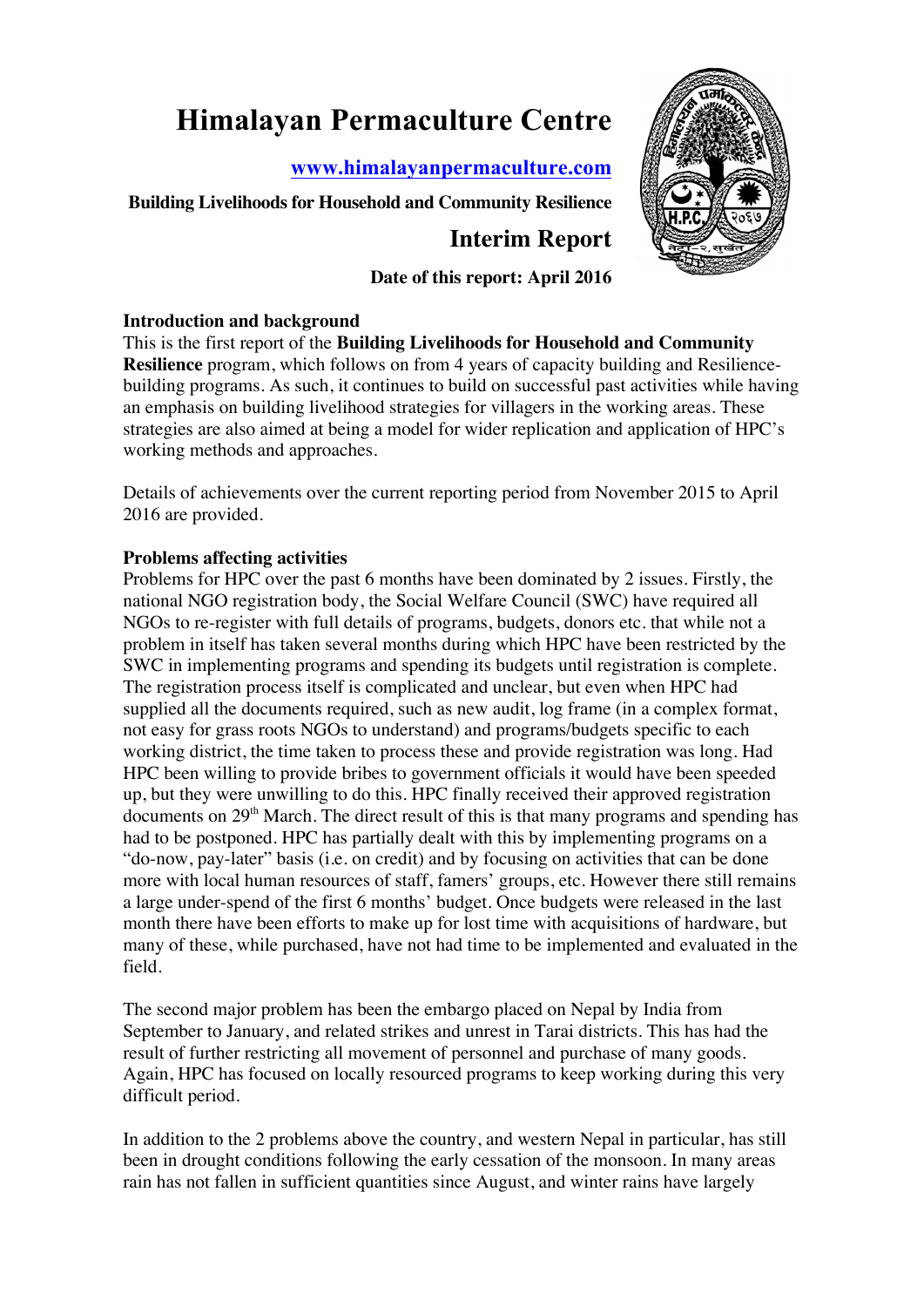failed. Southern Humla was particularly badly hit. As a result farmers are very distracted with basic food security being their main concern: failure of winter crops, and ability to plant Spring crops now being at risk. The coping mechanism for this can only be short term food relief combined with longer term crop diversification focused on strategies such as developing more drought resistant crops, conserving and regenerating water sources, and an emphasis on protection and building organic matter content of soils.

#### **Working Areas**

An updated summary of groups' names, locations and demographics is given below.

|              |                     | <b>Households</b> | Women | Men  | <b>Total</b> |
|--------------|---------------------|-------------------|-------|------|--------------|
| Surkhet      | 2 VDCs, 10 villages | 170               | 515   | 587  | 1102         |
| Humla        | 3 VDCs, 11 villages | 269               | 798   | 801  | 1599         |
| <b>Total</b> | 5 VDCs, 21 villages | 439               | 1313  | 1388 | 2701         |

These figures represent the demographics of the villages that have been registered with HPC as participating villages. They do not include the new villages that have requested participation, where HPC staff and barefoot consultants have started to work. Details of the new villages are as follows:

|                |                     | <b>Households</b> | Women | Men  | <b>Total</b> |
|----------------|---------------------|-------------------|-------|------|--------------|
| <b>Surkhet</b> | 2 VDCs, 4 villages  | 100               | 289   | 311  | 600          |
| Humla          | 1 VDC, 7 villages   | 306               | 854   | 877  | 1731         |
| <b>Total</b>   | 5 VDCs, 11 villages | 406               | 1143  | 1188 | 2331         |

#### **Activities**

# **1. FOOD SECURITY PROGRAM**

#### **1.1 Resource Centers**

The Resource Centres (RCs) have always been at the heart of HPC's program, with their focus on Demonstration, Training and Resource provision (seed, seedlings, educational resources), with an additional Research function, where techniques need testing and development, and on these subsidised farms can afford to fail or under-perform. And while it is HPC's aim that "every farm can become a resource centre" the farms it runs remain a key part of its identity.

# **RC production – Surkhet & Humla**

Management and development of the RCs continues as established systems mature and diversify with new elements of technique and species.

At the 1700m altitude **Surkhet RC** in Baragaun village, establishment started in 2010 with the acquisition of an acre of land and building of the farmhouse. This reporting period has been characterised by a lack of rainfall following the early cessation of the summer monsoon last year. In new planting, **14 grafted fruit trees** (Apricot, Plum, Pomegranate, Pecan, Persimon and Ground apple) have been planted along with **47 medicinal herbs** including Aloe vera, Mints and other local varieties. Over **50kg of fodder, 60kg of firewood** and **62kg of various vegetable crops** has been harvested, and **250 varieties of grafted fruit and fodder plants** have been distributed to local groups. A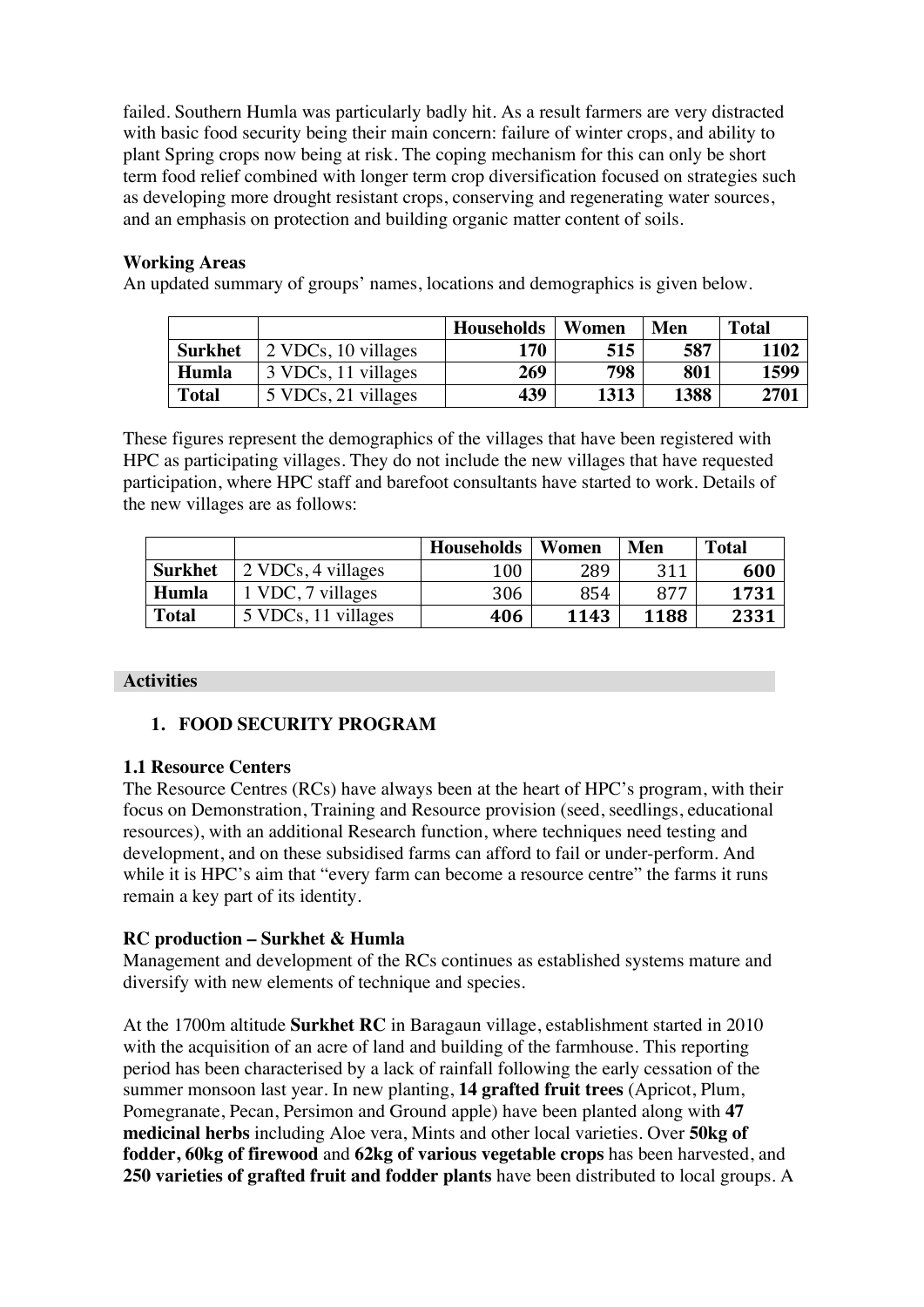further **55 new fruit trees** have been grafted and **16 fruit trees top worked** onto wild varieties established throughout the farm.

At the **Humla RC** (2300m) in Dapka village of Madana VDC, the drought situation is even worse. The World Food Program (WFP) has described the VDCs in southern Humla as "severely food insecure" following a short monsoon and subsequent failure of winter rain and snow. At the RC, **19 grafted fruit trees** and various multi-purpose trees and shrubs have been established and over **23kg of vegetables** harvested. From the fruit nurseries **102 grafted plants and 40 perennial shrubs and vegetables** have been distributed. A further 46 fruit trees have been grafted and

#### **Sunrise Farm**

Sunrise Farm (SF) is a half-acre privately owned farm and RC in Kathmandu. When it was founded in 1990 following local permaculture trainings in the area, the edge of the main city was still over 2 km away. Nowadays the urban sprawl of Kathmandu has spread to encompass the farm that has become a jewel of greenery amidst a concrete jungle. Over the past 25 years, the farm has welcomed thousands of visitors from all corners of Nepal and internationally to observe, learn and volunteer. The farm has also been a marketing hub for farmers from HPC areas in Surkhet and Humla, selling their products such as honey, pulses and garlic.

Sunrise Farm was badly damaged in the earthquakes of April and May 2015, and farm crops were further damaged by the huge influx of people escaping falling masonry. During the days following the first earthquake dozens of families camped under tarpaulins provided by the farm. The food grown there was able to sustain the family, and the farm's biogas unit provided cooking gas when markets operated for over a week as the city began to recover. Since September a crowdfunding appeal has raised most of the funds needed to rebuild the farm. Work started in November to reconstruct the main farmhouse and livestock barn and add a new training hall, with a target of completion by June 2016. Despite the damage and focus on rebuilding, SF has managed to host 2 trainings on Permaculture diploma (8 people) and creative writing (7 people), host **31 day-visitors** from 14 different countries and **69 residential visitors** (staying 1 night or more, usually in tents, until buildings are safe to live in) also from 14 different countries. It has planted **108 fruit and multi-purpose trees and shrubs**, and harvest **83kg of organic vegetables** and **900kg of firewood** from its mature agroforestry systems. It has also established new fruit tree nurseries alongside techniques such as SRI rice, no-till *Fukuoka* rice/wheat, no-till mixed vegetable beds and agro-forestry.

#### **1.2 Farmers' demonstrations**

HPC supplies various basic tools to farmers' groups enabling them to implement activities in their villages. These include grafting knives, secateurs, irrigation pipe, sprinklers and plastic for hot beds and small polytunnels.

As a result of demonstrations at the RCs and in farmers' fields and various training opportunities (see below 1.3), groups are involved in implementing various types of practical work in their houses and fields to increase household self reliance. A summary of all practical work carried out in the groups from November to April is as follows:

#### **Farmers making integrated demonstrations**

| 2016<br>2015-April .<br>Nov          |
|--------------------------------------|
| $\mathbf{A} = \mathbf{A} \mathbf{A}$ |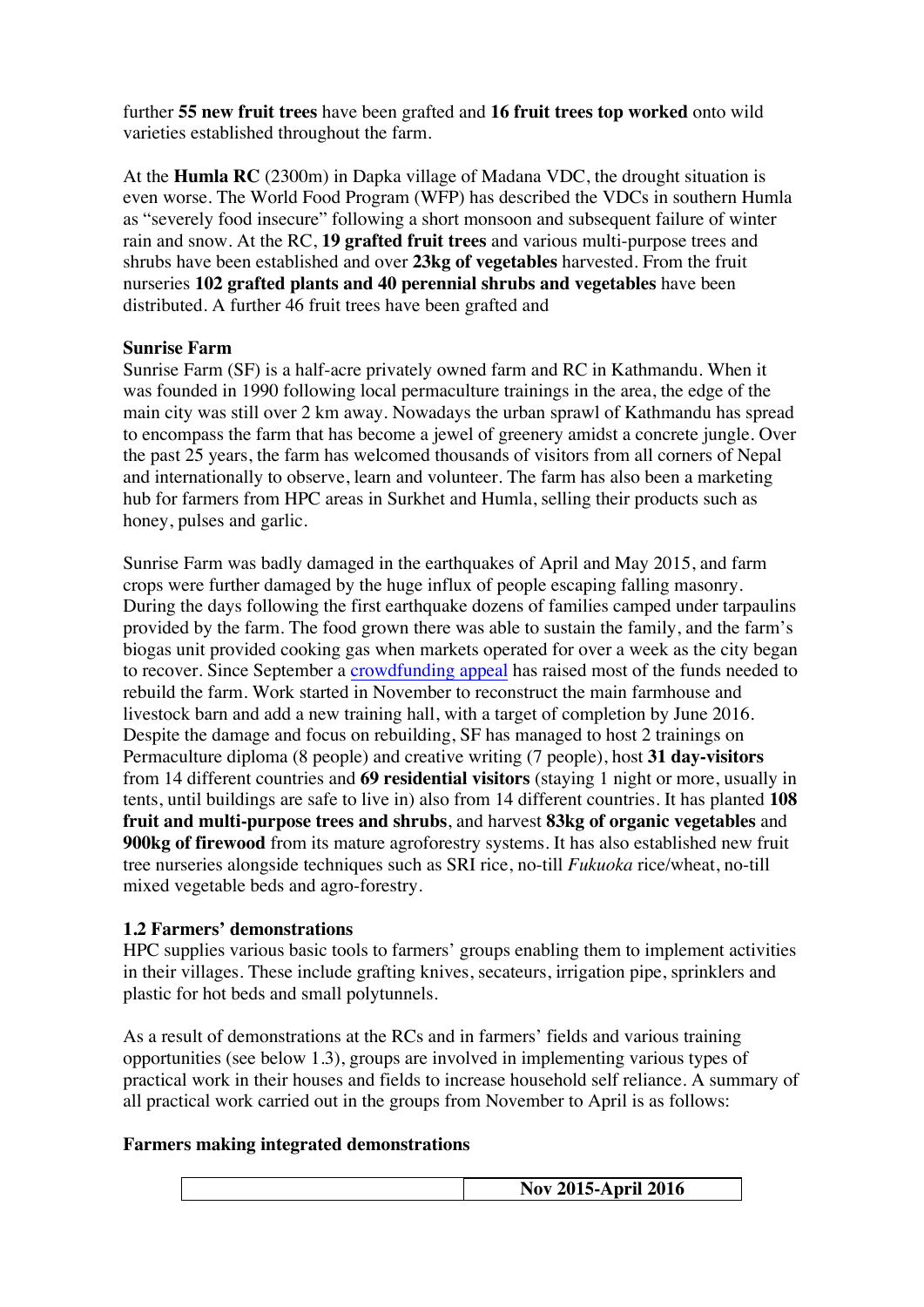| <b>Practical Activities</b> | <b>Surkhet</b>   | Humla            | <b>Total</b>     |  |
|-----------------------------|------------------|------------------|------------------|--|
| No: households implementing | 170              | 269              | 439              |  |
| House hygiene               | 169              | 215              | 384              |  |
| Stove                       | 8                | 214              | 222              |  |
| Toilet                      | 20               | 267              | 287              |  |
| Grinder                     | 167              | 173              | 340              |  |
| Water pot                   | 167              | 267              | 434              |  |
| Hay box                     | 3                | $\boldsymbol{0}$ | 3                |  |
| Sweepings                   | 62               | 138              | 200              |  |
| Waste water management      | 64               | 249              | 313              |  |
| Plate/pot rack              | 71               | 184              | 255              |  |
| Compost                     | 30               | $\boldsymbol{0}$ | 30               |  |
| Fodder trough               | $\mathbf{1}$     | $\boldsymbol{0}$ | $\mathbf{1}$     |  |
| Salt lick                   | 30               | $\overline{2}$   | 32               |  |
| Kitchen garden/vegetables   | 57               | 126              | 83               |  |
| Mulching                    | $\overline{4}$   | 26               | 30               |  |
| Liquid manure               | 27               | 33               | 60               |  |
| hot bed                     | 29               | 62               | 91               |  |
| Leaf pots                   | 23               | 86               | 109              |  |
| Home nursery                | 19               | 118              | 137              |  |
| Fruit nursery               | 43               | 117              | 160              |  |
| Air nursery                 | $\overline{7}$   | 13               | 20               |  |
| Off season onions           | $\mathbf{1}$     | 77               | 78               |  |
| Grafting                    | 65               | 93               | 158              |  |
| <b>Budding</b>              | $\boldsymbol{0}$ | $\boldsymbol{0}$ | $\boldsymbol{0}$ |  |
| Top grafting                | 15               | 73               | 88               |  |
| Air layering                | 51               | 44               | 95               |  |
| Pot irrigation              | 18               | 112              | 130              |  |
| Orchard                     | 23               | 79               | 102              |  |
| Agro-forestry               | $\overline{7}$   | 41               | 48               |  |
| SRI                         | $\boldsymbol{0}$ | $\boldsymbol{0}$ | $\bf{0}$         |  |
| Green manures               | $\boldsymbol{0}$ | $\overline{0}$   | $\boldsymbol{0}$ |  |
| No till                     | $\overline{0}$   | $\boldsymbol{0}$ | $\boldsymbol{0}$ |  |
| <b>Bamboo cuttings</b>      | 20               | $\overline{0}$   | 20               |  |
| Improved plough             | 170              | 40               | 210              |  |
| <b>Fruit tree Pruning</b>   | 69               | 179              | 248              |  |
| Greenhouse                  | $\boldsymbol{0}$ | 9                | 9                |  |
| <b>Biomas compost</b>       | $\mathbf{1}$     | 9                | 10               |  |
| Double digging              | $\mathbf{1}$     | $\overline{0}$   | $\mathbf{1}$     |  |
| Urine collection & use      | 1                | 27               | 28               |  |

Most of these activities are illustrated in the Farmers' Handbook, a key training tool used by HPC.

#### **Demonstration farmers**

HPC has provided materials for farmers to create demonstrations on their own land, based on skills' training delivered at the RCs and in situ in the villages (see below 1.3). Materials such as seed and seedlings, grafting knives, secateurs, plastic for polytunnels and hot beds, drums for making liquid manure, and pipe for irrigation have been provided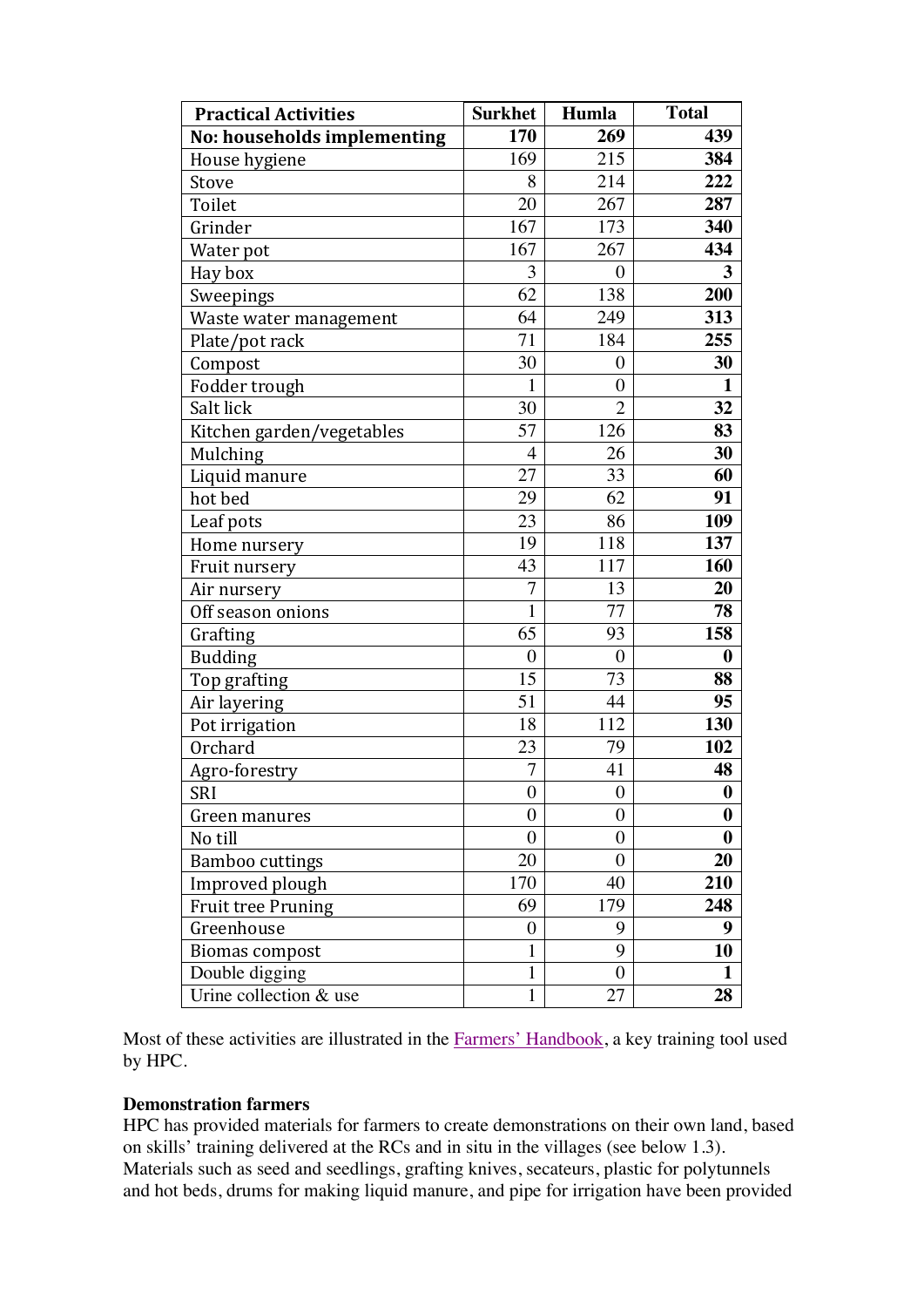to groups so that they can establish their own demonstrations. Farmers that have become skilled over the past 4 years of training and support, and have taken the permaculture design course and a trainers' training have been involved in training to new villages both within and outside of HPC's working area as "Barefoot Consultants". They have been graded according to their experience and skills as follows:

|              |                          | Category 1   Category 2 | <b>Category3</b> | <b>Total</b> |
|--------------|--------------------------|-------------------------|------------------|--------------|
| Humla        | ⊥ັ                       | ∸                       | ◢                | EA           |
| Surkhet      | $\overline{\phantom{0}}$ | 24                      |                  |              |
| <b>Total</b> | ◡▵                       | 45                      | 34               | 129          |

#### **Fruit and multi-purpose tree production**

Over the winter **1775 grafted fruit seedlings** have been planted in 21 villages of Surkhet and Humla, and a further **2260 grafted seedlings** distributed outside of this area to nearby villages and other districts. Species include apple, walnut, pear, almond, apricot, persimmon, cinnamon, orange, damson and cherry. Similarly over 700 **multi-purpose agroforestry** trees and shrubs including comfrey, lemon grass, perennial kale (Daubenton's kale), mulberry, willow and oak. A further **3500 fruit and fodder cuttings** are currently growing in nurseries, including mulberry, willow, plum, grape, napier grass, pear, broom grass and sugar cane.

**Grafting** and **top working** of fruit trees has been a particularly popular skill to learn, with dozens of farmers becoming competent, and supplied with good quality grafting knives have achieved the following results in Surkhet and Humla working villages:

| <b>Species</b> | Apple        | $\mathbf{r}$<br>Pear | Peach | Plum | Apricot   | <b>TTT</b><br><b>Walnut</b> | .Imond      | herry | <b>TIL</b><br>`otal |
|----------------|--------------|----------------------|-------|------|-----------|-----------------------------|-------------|-------|---------------------|
|                | $\sim$<br>⊥ັ | $-10$<br>↩<br>.      | 934   | 606  | 294<br>-- | 505<br>ن ⊿ ب                | $\sim$<br>∼ |       | $447^\circ$         |

In addition 176 wild trees have been top worked with improved varieties, 257 fruit **trees** have been air layered and **754 fruit trees** have been pruned.

#### **SRI Rice Farming**

The rice season has just started though many farmers are currently waiting for much needed Spring rains to come before establishing rice plant nurseries. This year numbers of SRI farmers are expected to increase, however, up from 81 farmers (Surkhet 49, Humla 32) recorded last year.

# **Community Funds**

HPC supports community groups to create and operate their own micro-finance systems from community funds set up for that purpose. These funds are collected usually on a monthly basis from each member, and used to provide loans for small business initiatives and in some cases emergency relief where needed. HPC provides training to all its groups in establishment and maintenance of their village micro-credit funds. It also provides passbooks for group members to keep funds' records in, and provides an auditing service.

This reporting period's audit is summarised below:

|       | Loans given   Expenses   Cash |  | <b>Total NRs</b> | GB£  |
|-------|-------------------------------|--|------------------|------|
| Humla | 80000                         |  | 1387             | 5935 |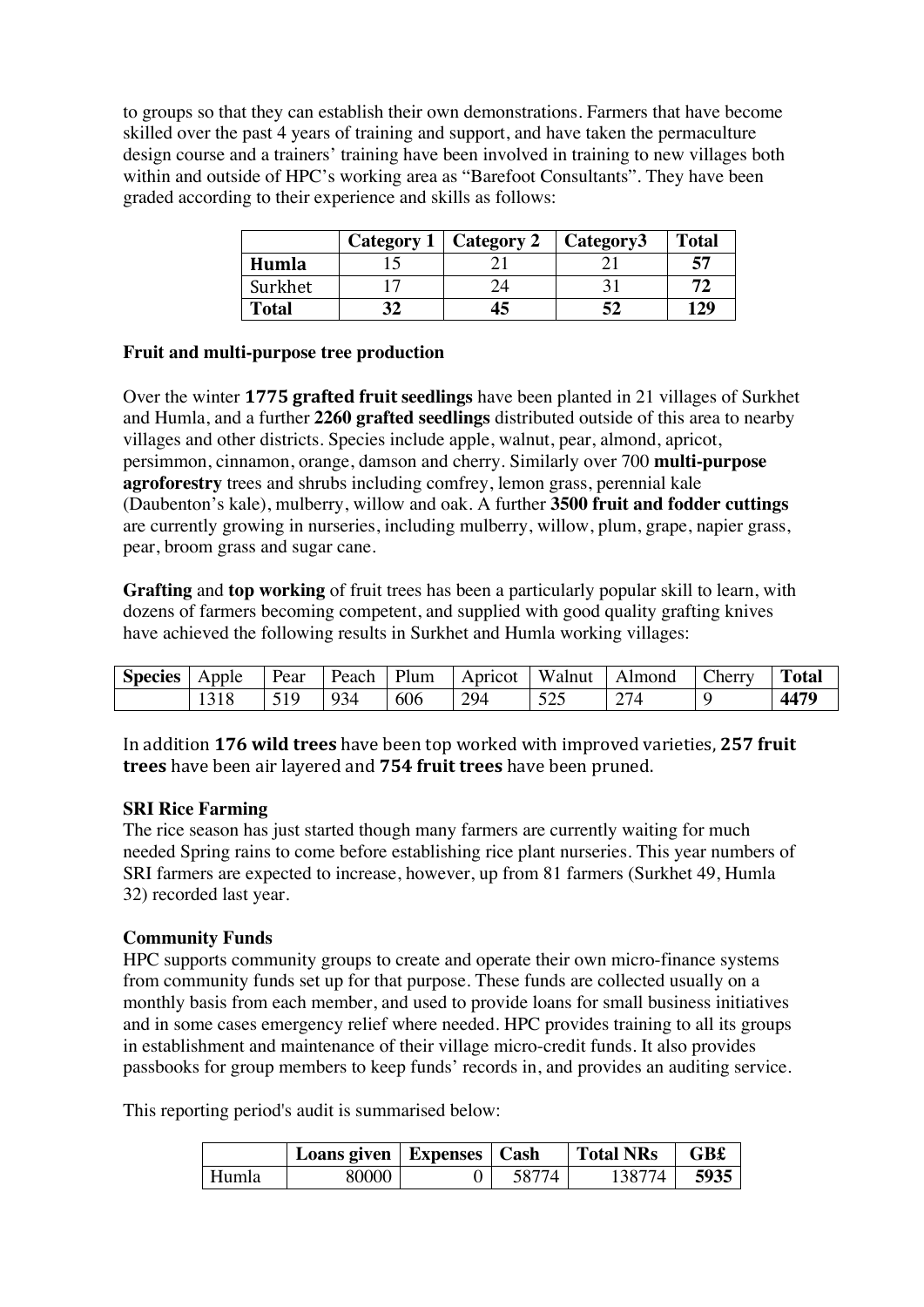| Surkhet      | 375281 |       | 31461 | 920,054   | 895  |
|--------------|--------|-------|-------|-----------|------|
| <b>Total</b> | 955281 | 13312 | 90235 | 1,058,828 | 6830 |

# **1.3 Farmers' Training**

Different formats of farmers' training have continued since the last reporting period. There are 3 main formats: residential 5-day farmers training held at the Resource Centres (RCs); mobile 3-day trainings held in the villages, and short single-topic trainings of 30 minutes to a few hours, which may be held at the RC or in the villages. Topics are decided depending on season and stakeholder needs. Mobile trainings may be general or for specific topics such as livestock health (see below 1.4) or women's health (see below 2.1). A training summary is below.

|                                  |                  |             | <b>Participants</b> |     |              |
|----------------------------------|------------------|-------------|---------------------|-----|--------------|
|                                  | No:              |             |                     |     |              |
| <b>Surkhet</b>                   | <b>Trainings</b> | <b>Days</b> | Women               | Men | <b>Total</b> |
| Residential Farmers' Training    |                  |             | 5                   | 16  | 21           |
| Organisational Capacity training |                  | 4           | 2                   | 11  | 13           |
| <b>Mobile Farmers' Training</b>  | 4                | 12          | 39                  | 44  | 83           |
| <b>Technical Trainings</b>       | 40               | 15          | 73                  | 103 | 176          |
| <b>Total</b>                     | 46               | 36          | 119                 | 174 | 293          |

#### **Humla**

| Residential Farmers' Training |    | .5  | 10  | 12  | 22   |
|-------------------------------|----|-----|-----|-----|------|
| Mobile Farmers' Training      | 7  | 23  | 64  | 58  | 122  |
| Mobile Livestock training     |    | 3   | ົ   | 17  | 19   |
| <b>Technical Trainings</b>    | 15 | 47  | 443 | 370 | 813  |
| <b>Total</b>                  | 24 | 78  | 519 | 457 | 976  |
| <b>Total All Areas</b>        | 70 | 114 | 638 | 631 | 1269 |

#### **Slide and Film shows**

In Surkhet and Humla staff have been showing slides and films in the villages using solarpowered pico-projectors. Over the past 6 months a total of **25 films and slide shows** on a range of topics including Agroforestry, Soil Management and Regeneration, Seed Saving, Integrated Pest Management, Green Manures, SRI and Child Marriage. In total **567 villagers** (273 women and 294 men) have viewed the shows.

# **1.4 Livestock**

HPC's Livestock program encompasses 3 main areas: farmers' training, stock treatment and provision of improved breeds. Training has been on-going as part of HPC's integrated farmers' training (5 days), as part of 3-day mobile training and as specialist 1 to 3 day courses. These courses are now largely taught by barefoot consultants that have been trained in livestock health.

During this period 1 Livestock mobile training has been carried out in Humla. Meanwhile HPC's "Barefoot Vets" have been providing basic health treatment for farmers' livestock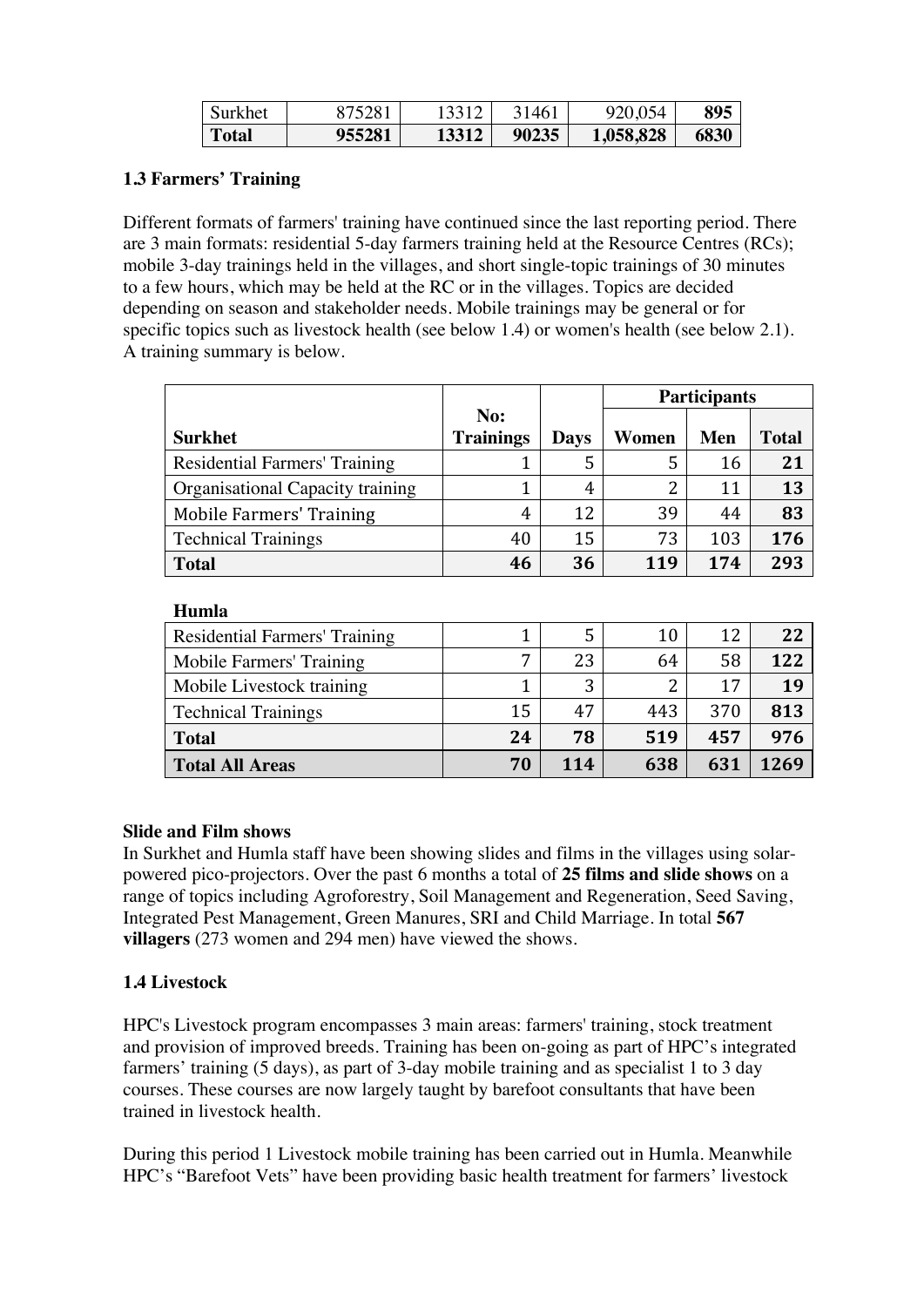during surgeries where villagers bring their animals to pre-arranged places for vaccination and check-ups. In Humla a total of **982 livestock** have been treated for a range of ailments. A summary is given below.

| Worms  |      |                | <b>Mange</b> | <b>External parasites</b> |              |                      |                |              |
|--------|------|----------------|--------------|---------------------------|--------------|----------------------|----------------|--------------|
| Sheep/ | Cow/ |                | Horse/       | Sheep/                    | <b>Sheep</b> | $\text{Cow}/\text{}$ |                |              |
| goat   | 0x   | <b>Buffalo</b> | mule         | goat                      | goat         | 0x                   | <b>Buffalo</b> | <b>Total</b> |
| 211    | 336  |                | o            | 166                       | 129          | 127                  |                | 982          |

In Surkhet **9 goats** have been castrated by barefoot vets there.

Improved breeds of livestock are planned to be acquired but due to delays caused by strikes and registration this activity will be reported in the next period.

# **1.5 Irrigation**

Surveys are being carried out in Surkhet working areas but acquisition of hardware (pipe etc.) has been delayed due to strikes and delays in registration.

# **1.6 Appropriate Technology**

In this program new technologies that aim to reduce labour/increase productivity are being acquired and tested by HPC's farmers. They include a foot-pedalled millet-hulling machine, a foot-pedalled rice/wheat thresher, 2 types of hand-operated maize huller, and a jab planter for planting maize through mulch. For reasons provided above, acquisition and provision of these tools has been delayed. They are being acquired as this report is being written but have not yet been distributed to village groups for testing and evaluation.

# **2. HEALTH PROGRAM**

# **2.1 Women's Health Program (WHP)**

HPC's Women's Health Program works around 3 main activities: training, health camps and networking. Women's Health Training (WHT) takes place through residential 5-7 day trainings at the resource centres and mobile 3-day courses run in the villages. Short half to 1 day trainings and workshops are also provided.

Women's Health Camps (WHCs) have taken place each year in both districts and involve a trained team of specialists providing diagnosis, counseling, treatment and referral services as well as educational classes to attendees of the camps.

The Women's Health Network (WHN) involves meetings between women active in the trainings and camps where they discuss issues, develop strategies and plan events including the WHTs and WHCs

# **Women's Health Training (WHT)**

During this reporting period a 5-day residential WHT has been held in Surkhet for **14 women.** A further **94 women** were trained in **4 mobile trainings** in various villages. In Humla, **117 women** were trained **in 6 mobile trainings**.

# **Women's Health Camp (WHC)**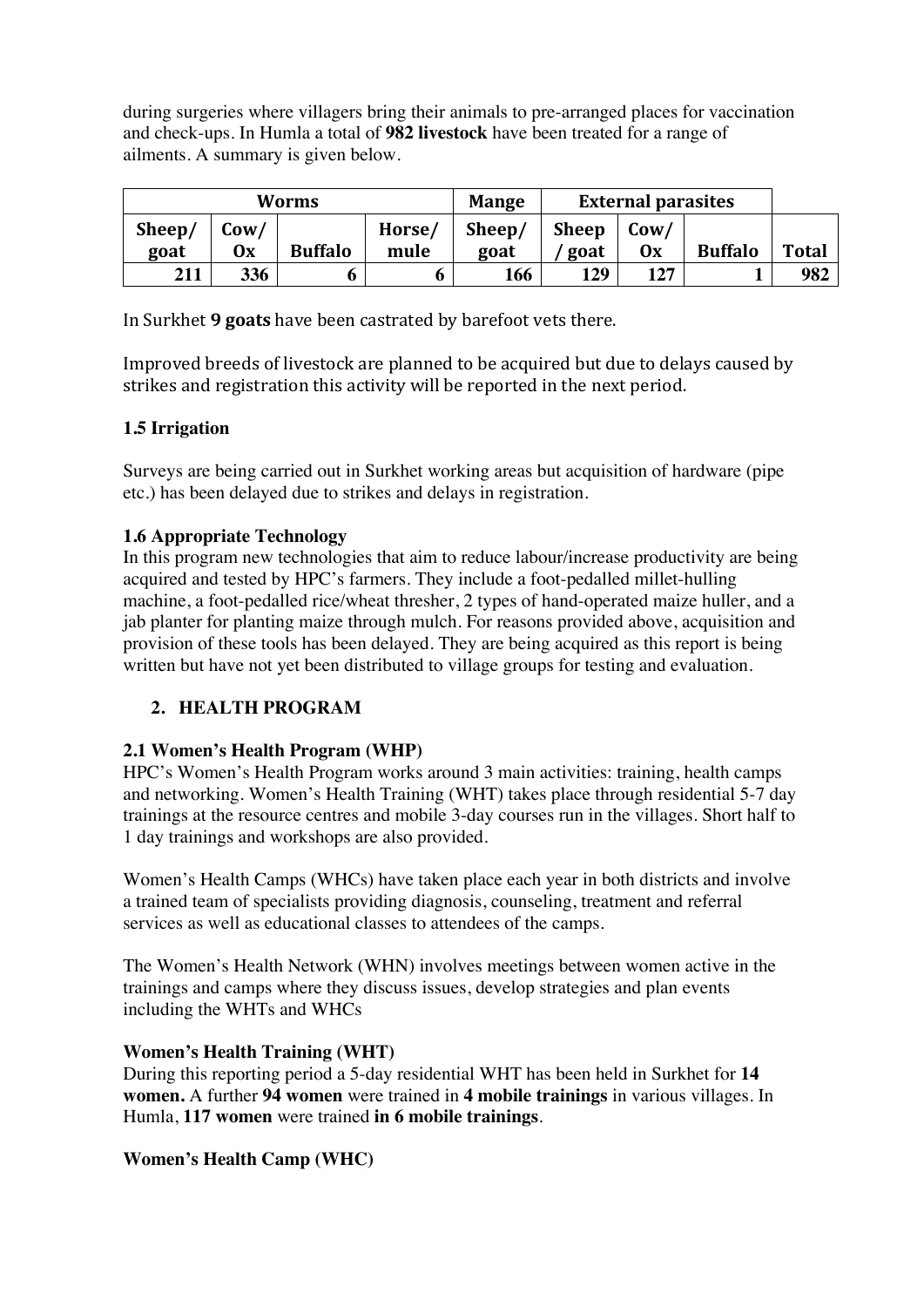In March a Women's Health Camp was organised by HPC in collaboration with the district and VDC Health Offices. The camp was held at Neta VDC Health Post, about 2 hours walk from HPC's RC at Baragaun. The VDC also provided health workers and volunteers to support the camp. In total 140 women received diagnosis, treatment and counseling from HPC and VDC staff, as detailed below.

| <b>Diagnosis</b>                      | No: patients |
|---------------------------------------|--------------|
| Prolapse                              |              |
| pruritus vulva                        | 5            |
| vaginal thrush                        | 2            |
| pelvic inflammatory disease           | 38           |
| cervicitis                            | 3            |
| Urinary tract infection               | 14           |
| Dysmenorrhoea                         | 19           |
| Visual inspection & acetate acid test | 53           |
| <b>Total</b>                          |              |

# **Women's Health Network (WHN)**

Members of the Women's Health Network (WHN) have been active in both districts. In Surkhet they provided volunteer assistance during the Women's Health Camp (see above) and in general formulating plans for better networking, dissemination of educational materials and holding of training and workshop programs.

# **WH Field trip**

From HPC's WHN representatives have recently set off on a Women's Health Field Trip to visit other inspirational sites around the country. There are 4 women from Humla and 9 from Surkhet, plus 2 male staff. As it is still in process, details will be provided in the next report.

Gender trainings were due to be held but due to delays caused by strikes and registration this activity will be reported in the next period.

# **2.2 Drinking Water**

Surveys are being carried out in Surkhet working areas but acquisition of hardware (pipe etc.) has been delayed due to strikes and delays in registration.

# **EDUCATION PROGRAM**

# **3.1 Practical Literacy Classes**

This activity involves running practical literacy classes in Humla and Surkhet. The PLCs combine Freirian literacy principles with HPCs unique collection of practical activities based on the Farmers' Handbook (FHB), an easy-to-read compendium of over 40 farmerfriendly methods to increase domestic household and farm productivity. PLC participants learn letters and words, and later sentences, that form topics from the FHB such as stove, nursery, toilet, hygiene, diet, fruit tree grafting, etc. At the same time as developing their literacy skills, they also apply the methods in their own houses and fields.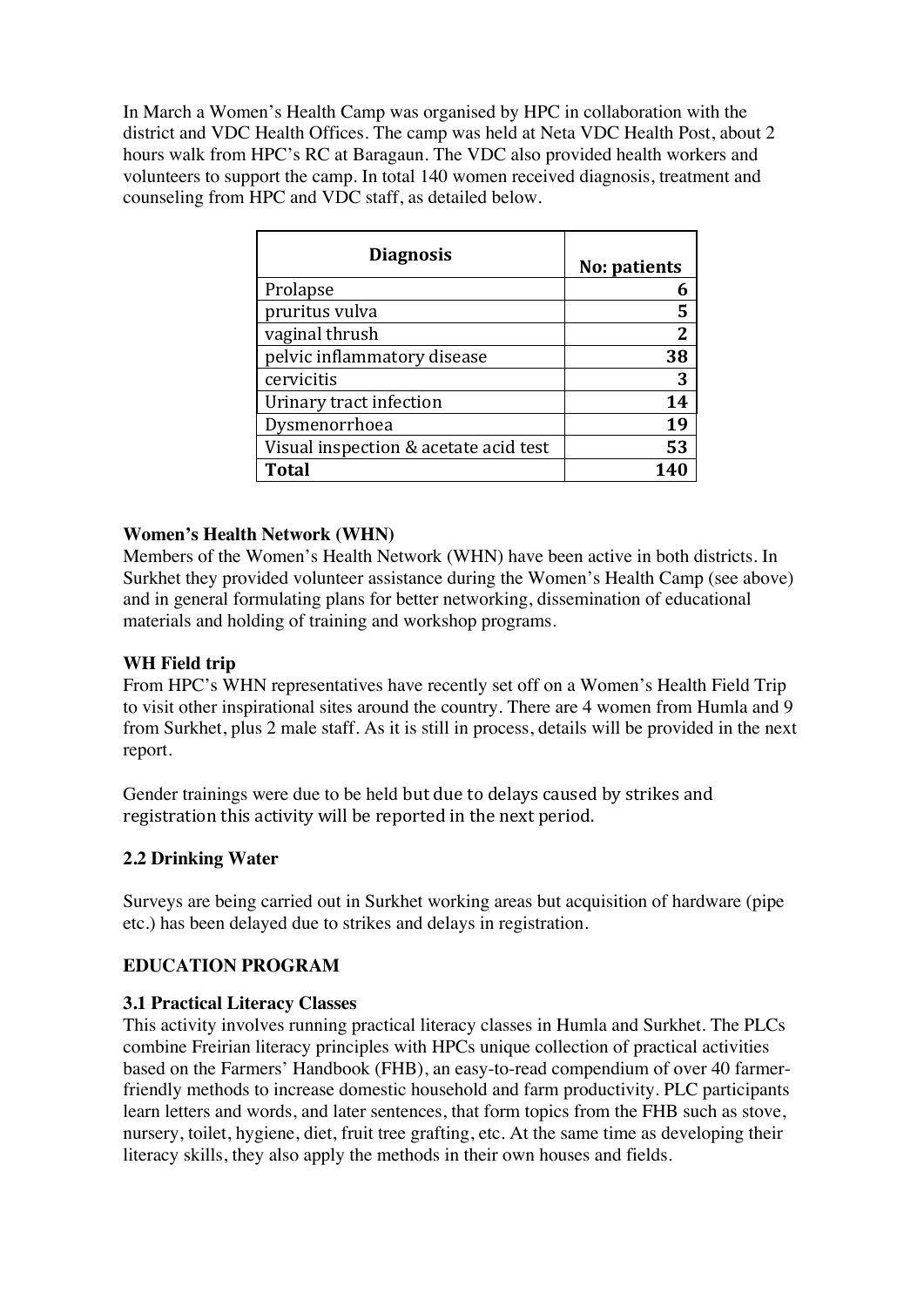**Four PLCs** are currently operating, 2 in each district, for 79 participants. The summary is:

|              | women | men | total |
|--------------|-------|-----|-------|
| Surkhet      | 38    |     | 38    |
| Humla        | 35    | h   | 41    |
| <b>Total</b> | 73    | h   |       |

# **3.2 Schools' Program**

In Surkhet classes have continued to be provided at **Sidheswori Primary School** in Baragaun, as well as Subbatol , Phakhapani, Chaurgaun, Khaltakura and Sano Khaltakura schools. The student population of these schools totals **432**, comprising **207 girls** and **225 boys** between the ages of 5-11. Over this reporting period **33 short educational sessions** ranging from 30 minutes to half a day have been provided to pupils. Topics include self hygiene (hand washing), nutrition, maintaining a healthy workplace (school tidying & cleaning, waste management & recycling), fruit tree planting, vegetable gardening, pruning, grafting, waste water management & irrigation and seed saving. In total **54 hours of classes** have been provided to **574 students** (291 girls & 283 boys).

School grounds are further being designed with vegetable gardens and orchards. From November to April **23 grafted fruit trees** have been established in 4 of the 6 schools. At Baragaun's school **33 seedlings** have been **grafted** in their nursery and a further **24 fruit trees** have been **top worked** on wild root stock planted previously. Also here pupils have pruned **20 existing fruit trees**.

# **3.3 Education materials**

In this reporting period a further **100 Farmers' Handbooks** have been purchased for distribution, and 1000 copies of the **Herbs for Women's Health** book and poster published last year have been distributed throughout the Women's Health Network (the latter has been completed under the Women's Health program).

# **LIVELIHOODS PROGRAM**

Having spent the last 4 years establishing viable demonstrations on its RCs and in its working villages, and building capacity of the organisation and village groups to provide training and support, in this new 3 year program HPC is focussing on demonstrating sustainable livelihoods that are based on local skills and resources, and that can increase economic opportunities while regenerating ecological and social systems. In this sector there are a mix of activities that have shown success from previous programs, and new innovative ideas.

# **4.1 Beekeeping**

Over the past 6 months the drought has affected bees throughout HPC's working area, while farmers continue to receive training in bee management. In HPC's 10 Surkhet groups a total of **411kg** production of honey was recorded (170kg from local log/wall hives and 240kg from improved Newton hives) which was marketed for **2,05,500/- (about £1350).**

# **4.2 Vegetable seed production**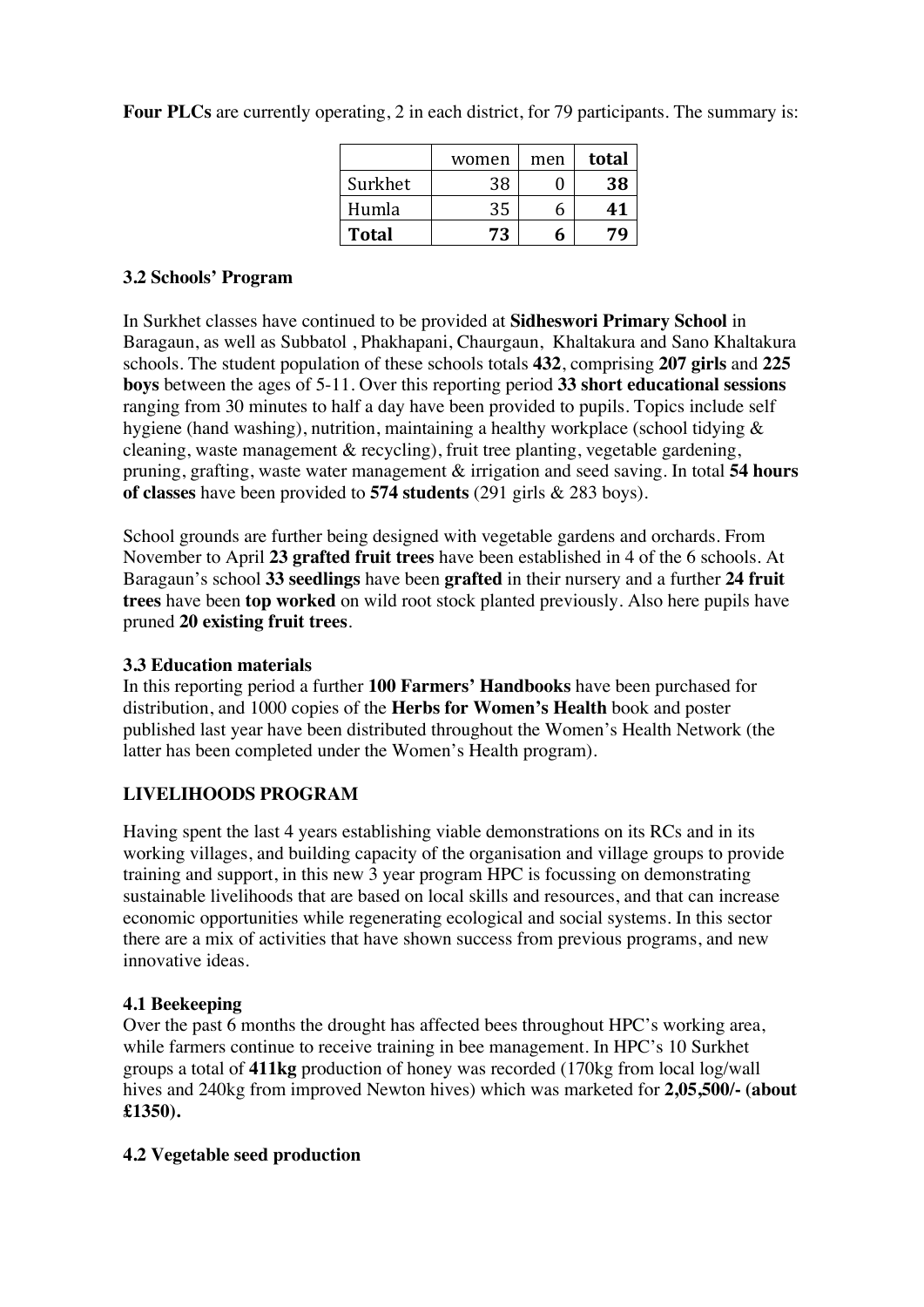Farmers are continuing to produce copious quantities of vegetable seed. Some of this HPC is purchasing for distribution to other groups and some the farmers' groups are marketing independently. A summary of seed production in Surkhet over the past 6 months is below.

|           | Broad leaf |        |           | <b>Broad</b> |              |
|-----------|------------|--------|-----------|--------------|--------------|
| Coriander | mustard    | Radish | Fenugreek | bean         | <b>Total</b> |
| 71.3      |            | 60.5   |           |              | 156.7        |

In Humla a further **7.5 kg** of vegetable seed comprising radish, broadleaf mustard, carrots spinach and beans has been purchased from groups for distribution and sale.

# **4.3 Cotton Growing & Processing**

In one of HPC's most ambitious new programs a pilot program has begun to teach demonstration farmers how to grow organic cotton, with a view to processing and marketing under a Fair Trade label. An expert in organic cotton growing and Fair Trade accreditation has been working with HPC and a small group of demonstration farmers to initiate crop growing this season. So far 2 visits have been made, the first in November to raise awareness of the benefits of growing organic and the process of Fair Trade accreditation. During this visit participating farmers were chosen, comprising 8 women and 9 men from Sano Khaltakura and Sagadhi villages, and 2 women and 2 men from Gumi village. Their land was surveyed and demonstration plots chosen. The second training was in March when more technical information was given about land preparation and seed establishment in preparation for the coming growing season. Farmers were also taught how to observe insects in crops and to know which are beneficial or pests.

The next visit will be to be with farmers while they are sowing or in early stages of crop establishment. The exact time of sowing is dependent on rain and due to the drought occurring in Surkhet (as much of Nepal) it is likely that this will be delayed from the original expectation. A further 2 visits are planned during crop maturation (August) and at crop harvesting time (October/November).

Assuming crop production goes to plan, the next stage will be processing of the cotton. While the raw ginned (has seeds removed, which accounts for 40% of the weight of the harvested crop) cotton has a good market value, even more benefit accrues when the cotton is carded, spun, dyed, woven and tailored into clothing. HPC plans to implement as many of these value-added activities as possible over the coming years in order to provide local employment. It will start with acquiring a ginning machine and baler in the autumn.

#### **4.4 Mills**

Surveys for water-powered flour and multi-purpose mills are being carried out in Surkhet working areas, but acquisition of hardware (pipe etc.) has been delayed due to strikes and delays in registration.

#### **4.5 Oil Processing**

Under this program 5 hand operated oil expellars have been acquired and are being tested in Surkhet and Humla villages. The expellars can extract up to 85% oil from a variety of seeds found in the areas, including wild apricot, wild almond, walnut, sunflower, mustard and pumpkin. Current/traditional technology involves women hand squeezing oil cake, which is very laborious and only recovers about 20% of the oil content.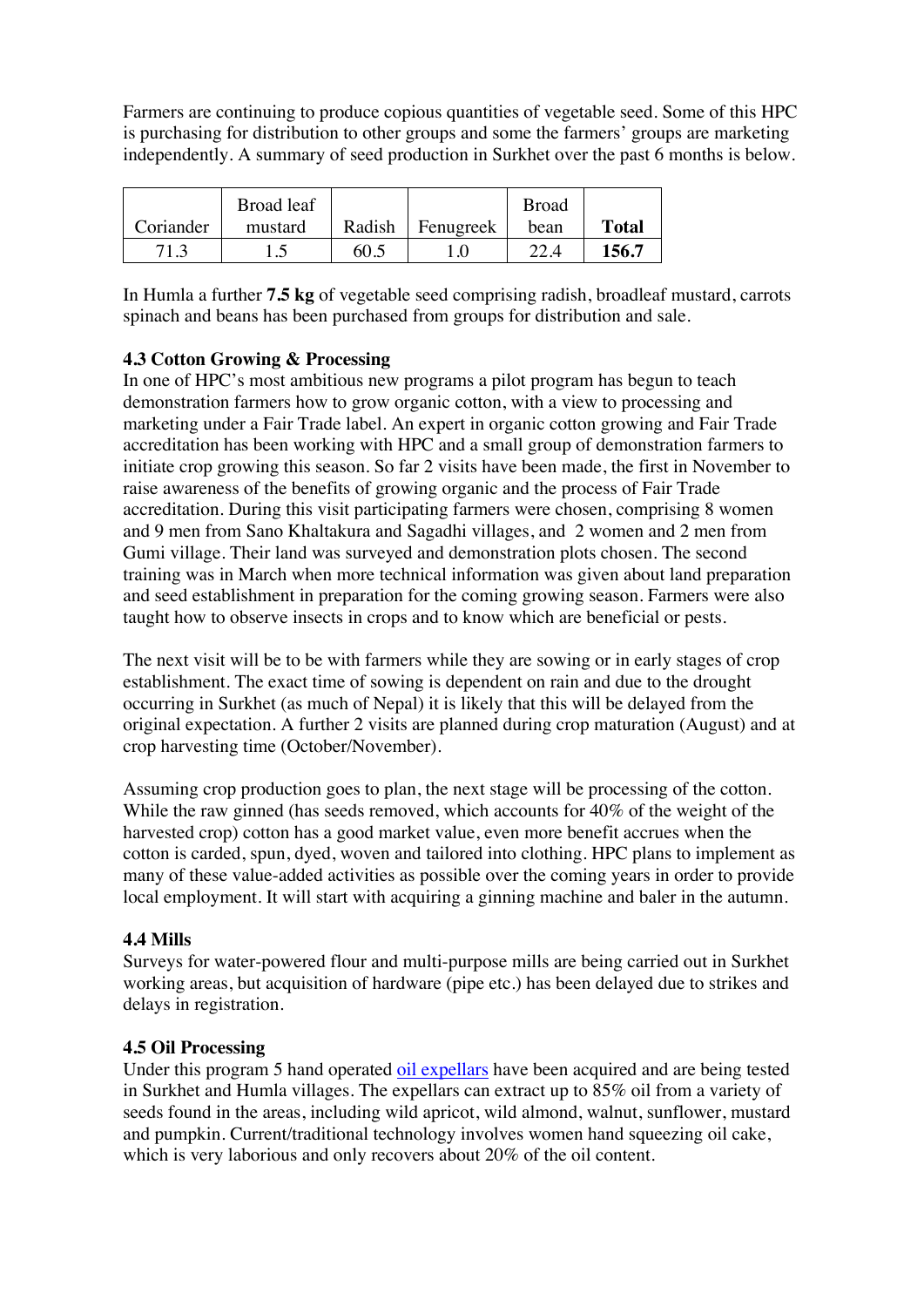#### **4.6 Herbs development stage 2**

In this program HPC is looking to continue research and development of locally grown herbs for medicinal, food and commercial value. During the previous program farmers in Surkhet were introduced to **Cardamom farming** and this has taken off as a significant livelihood activity in Surkhet, with 6700 cardamom plants being established and 150kg produced last year with a market value of **NRs 211,400/- (about £1320)**. This year development has continued with a further **50 plants** established and **203kg** cardamom produced earning a healthy **NRs 304, 800 (nearly £2000).** Meanwhile over **3300 cardamom seedlings** are growing in nurseries waiting to be established.

In further development of this program, Surkhet farmers have established a further 48 medicnal herb plants including *Bhuichampha, Aloe vera, Menthus, Dioscorea bulbiefer* and *Lindera nessaina.*

This program also includes development of a herbs processing centre in Surkhet. Surveys siting this are being carried out in Surkhet working areas, but acquisition of hardware (distiller, etc.) has been delayed due to strikes and delays in registration.

#### **4.7 Weaving & Fibre Processing**

This program aims at acquiring further textile processing machinery for hemp, nettle, Sisal and Agave processing into thread but acquisition of hardware (spinning wheels, etc.) has been delayed due to strikes and delays in registration and will now be carried out during the next reporting period.

#### **4.8 Cold Store**

This program aims to constructing cold stores using passive cooling buildings for storage of vegetables, fruits etc. to prolong shelf life and thus extend the marketing season. Passive cooling technology looks to use natural landscape (north facing/shade), evaporation and ventilation of cool air for reducing temperatures inside a building. Construction of cold stores in Humla and Surkhet has been delayed due to strikes and delays in registration and will now be carried out during the next reporting period.

#### **4.9 Solar drier**

This program continues the theme of food processing by using simple passive solar dehydrating technology to dry out fruit, herbs and vegetables either so they can be stored longer for local consumption, or can be transported without damage to the market for sale. Two types are being researched: a manufactured solar drier that is made in Kathmandu, and a more home-made type where just plastic is provided and group member can make their own frame, rather like a vertical polytunnel. Hardware for both types is currently being acquired from the Department of Agricultural Research in Kathmandu but due to delays described below has not yet been transported to the field for construction and testing, so will be detailed in the next reporting period.

#### **4.10 Apple drying Humla**

This program looks to provide hardware and training for apple drying in Humla where good crops of apple are produced. It will be implemented during the next reporting period

#### **4.11 Juice/Jam making**

Another processing activity, this program also looks to provide hardware and training for juice and jam making in Surkhet and Humla where many crops are wasted due to distance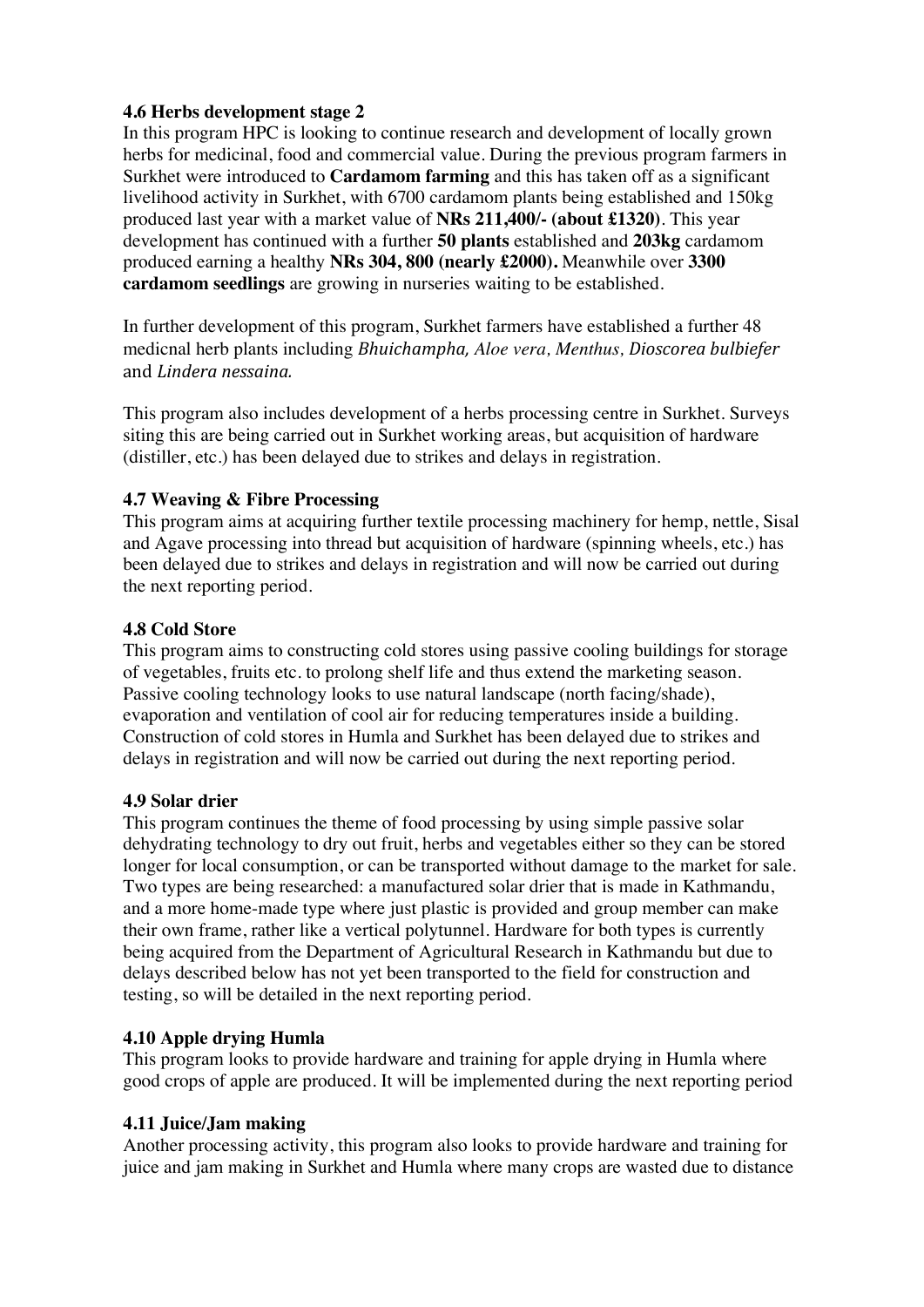from markets and over-supply of fresh fruit. It will be implemented during the next reporting period.

#### **4.12 Biogas**

This program is researching a new type of biogas system that is made of a heavy duty polyvinyl bag in which vegetable waste and animal manure is digested to produce methane cooking gas and high quality fertiliser as a by product. HPC plans to establish 2 domestic sized systems in Surkhet and Kathmandu (Sunrise Farm) as pilot research units. The units are currently being imported from Kenya and in the future it is expected to be able to manufacture then wholly from elements available in Nepal. The activities will be described in the next report.

#### **4.13 Solar electric**

In this program solar lighting units comprising a solar panel, battery and up to 3 lights per household are being provided to each household in HPC's program area in Humla, except for 3 villages where hydro-powered lighting is already provided. Units have been ordered and paid for but not yet transported to the district. It will be detailed in the next report.

# **CAPACITY BUILDING PROGRAM**

#### **5.1 Permaculture Design Course (PDC)**

This program is being implemented during the next reporting period

#### **5.1.1 PDC Follow-up**

This program is being implemented during the next reporting period

# **5.2 Trainers' Training**

This activity has been delayed due to strikes and delays in registration (see below Section 2) and will now be carried out during the next reporting period.

# **5.3 Organisational development**

This activity has been delayed due to strikes and delays in registration and will now be carried out during the next reporting period. In November an Organisational Development Training that was outstanding from Phase 2 (reporting period April-October 2015) was delivered by HPC's mentor organisation Sahakari Samaj. The training, held in Nepalganj, was attended by 6 staff (2 from Humla, 4 from Surkhet) and 5 board members. Topics included:

- 
- Sustainability of Organisation Working within Regulations
- Roles and Responsibilities of Staff & Board Members
- Review of Activities Project Management
	-
	- Financial Management

#### **5.4 Farmers Field trips**

In December **12 farmers** (3 women and 9 men) and 1 HPC staff from Humla visited HPC centre and working areas in Surkhet. Participants viewed activities on the Resource Centre in Baragaun, and also toured several villages in HPC's working area to meet member farmers there and see what they were doing on their land. The following table describes what they saw and where.

| <b>Place visited</b> | Demonstrations viewed |
|----------------------|-----------------------|
|----------------------|-----------------------|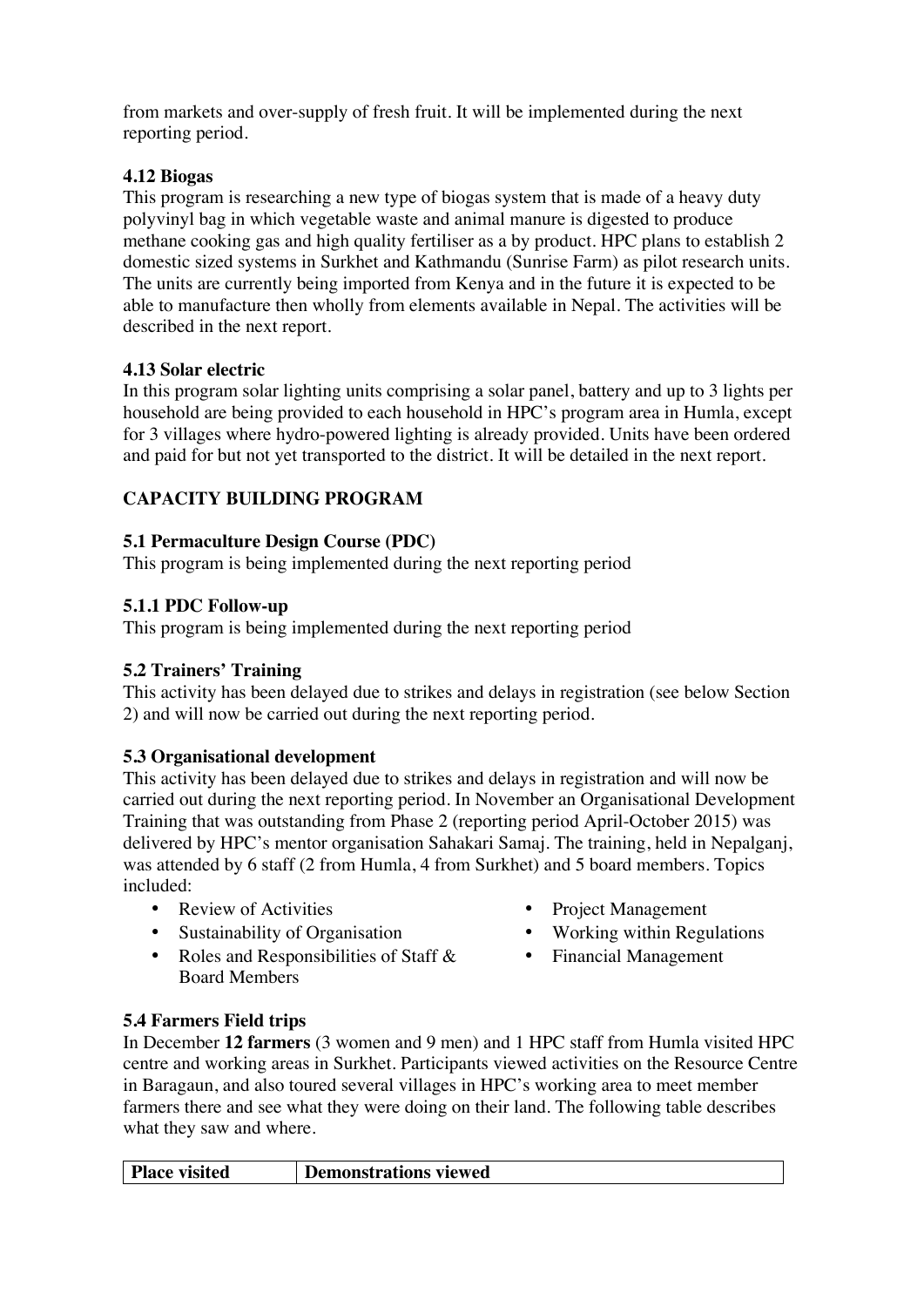| Gumi (HPC          | Living fence, cuttings nursery, livestock, mulberry agro-      |
|--------------------|----------------------------------------------------------------|
| Coordinator's home | forestry, green manures, SRI, biogas, tree pruning, mixed      |
| farm)              | vegetable growing (polyveg), cold store                        |
| Baragaun (HPC      | Non-cement drinking water and irrigation, community labour     |
| Centre)            | contributions, forest protection and management plan, school   |
|                    | improvement program, agro-forestry, cash crops (cardamom)      |
| Salghari           | Traditional homestead, nursery, fodder feeding method,         |
|                    | compost                                                        |
| Khaltakura         | Cuttings nursery, air nursery, waste water management,         |
|                    | sprinkler irrigation                                           |
| Thulo Khaltakura   | Air nursery, sweepings pit, water management, handicrafts      |
|                    | made from local resources                                      |
| Salkharka/Bhalim   | Potato tower (in doko/sweepings pit), plastic-lined irrigation |
|                    | pond, community building, salt lick                            |
| Pakhapani          | Vegetable farming, improved livestock husbandry                |
| Subbatol           | Vegetable farming, citrus orchard, vegetable seed production   |
| Chaurgaun          | Chiuri planting, nurseries, compost, integrated drinking       |
|                    | water/irrigation                                               |
| Ghatutol           | Cardamom farming, compost                                      |

In this period a **Staff field trip**, comprising 14 men and 2 women from Surkhet and Humla to Eastern Nepal has also recently left to visit like-minded projects around the country – this has also been delayed due to strikes and delays in registration. As it is still in process, details will be provided in the next report..

# **5.5 Farmer-Farmer extension**

# **2.6 Barefoot Consultants' Workshop**

There are currently 8 BCs employed outside of their home area. In Humla 2 BCs are involved in training activities in 2 villages (Okhadi and Gotipata) of Kalika VDC, neighbouring HPC's working area. From Surkhet 3 BCs are currently employed by the Building Relilience through Recovery (RTR) program in Nuwakot (Kule village) and Kavre (Bhattedanda village) districts. RTR is a permaculture-related program working in earthquake affected villages with a partner Abari. Abari is responsible for reconstruction of buildings damaged in the villages (the villages featured in the video link are both those that RTR is working with) – in both cases nearly 100% of houses were destroyed or damaged. RTR meanwhile is implementing land design and training for farmers alongside the house reconstruction.

A further 2 BCs from Surkhet are working as technical trainers with Herb Nepal near Kathmandu, and 1 other with an Abari project in Chitwan. The latter BC is due to complete their consultancy in the next weeks and travel to Kavre to join RTR.

# **5.7 Rice Breeding training**

This program is being implemented during the next reporting period

# **5.8 Festival**

This activity includes HPC's festival that has become a 2-day annual event, held in February at Baragaun near the site of HPC's Central Resource Centre and working farm. Around 300 people attended the festival. Activities included exhibitions of